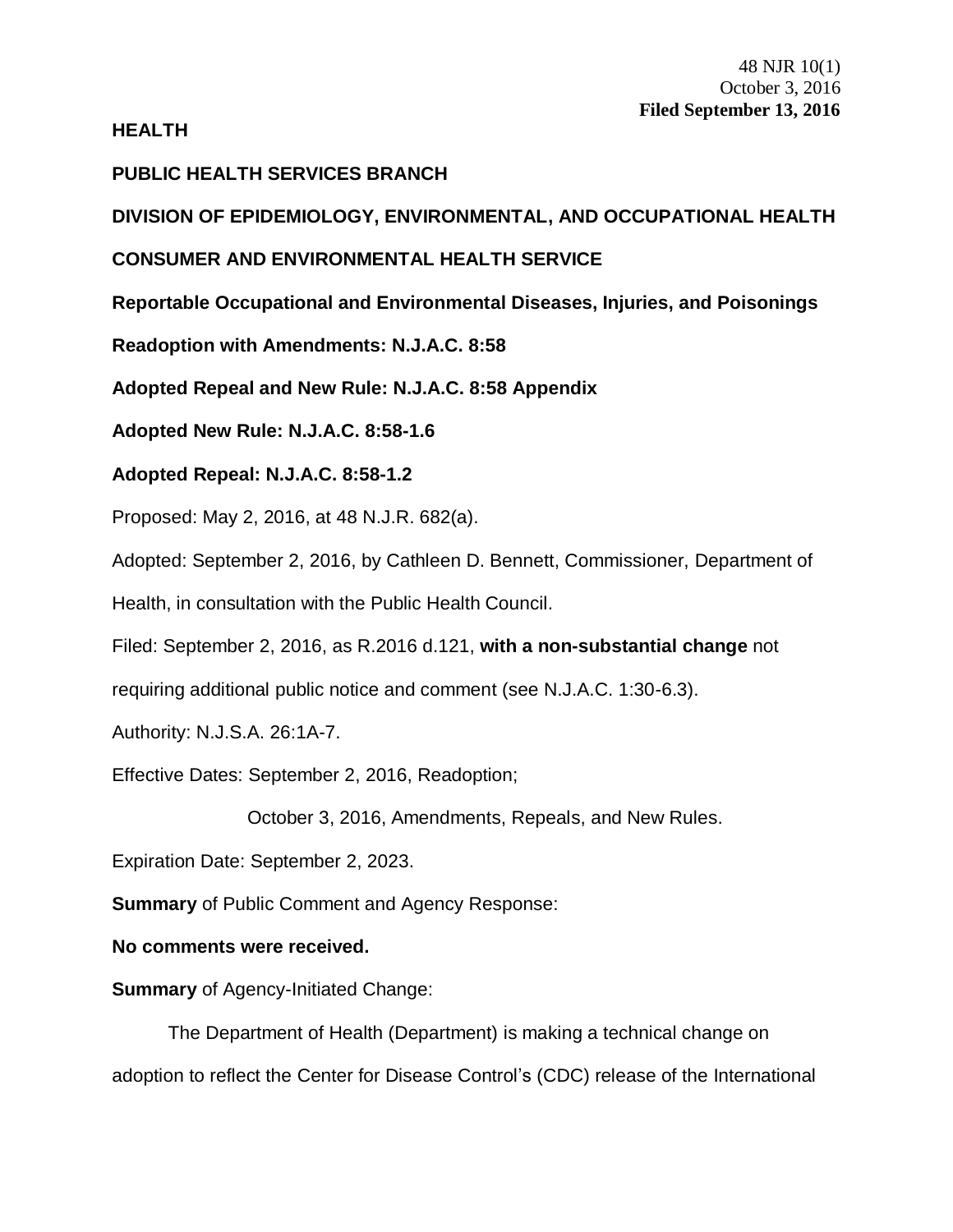Statistical Classification of Diseases and Related Health Problems, 10th Revision, Clinical Modification (ICD-10-CM) for 2017, which is a resource that the term's definition incorporates by reference, as amended and supplemented.

#### **Federal Standards Statement**

The readopted rules and the adopted amendments, repeals, and new rules are not subject to any Federal standards or requirements, and are not adopted under the authority of, or in order to implement, comply with, or participate in any program established under Federal law or under a State statute that incorporates or refers to Federal law, standards, or requirements. Therefore, a Federal standards analysis is not required.

As the notice of proposal Summary describes at 48 N.J.R. 682(a), 683 through 685, the Department elects, but is under no Federal mandate obliging it, to use terminology that is generally consistent with disease surveillance and diagnosis terminology, such as the ICD-10-CM. The United States Department of Health and Human Services implements the ICD-10-CM for use by several of its programs and mandates its use by participants in Medicare and Medicaid.

**Full text** of the readopted rules can be found in the New Jersey Administrative Code at N.J.A.C. 8:58.

**Full text** of the adopted amendments and new rules follows (addition to proposal indicated in boldface with asterisks **\*thus\***; deletion from proposal indicated in brackets with asterisks \*[thus]\*):

SUBCHAPTER 1. OCCUPATIONAL AND ENVIRONMENTAL DISEASES, INJURIES, AND POISONINGS

2